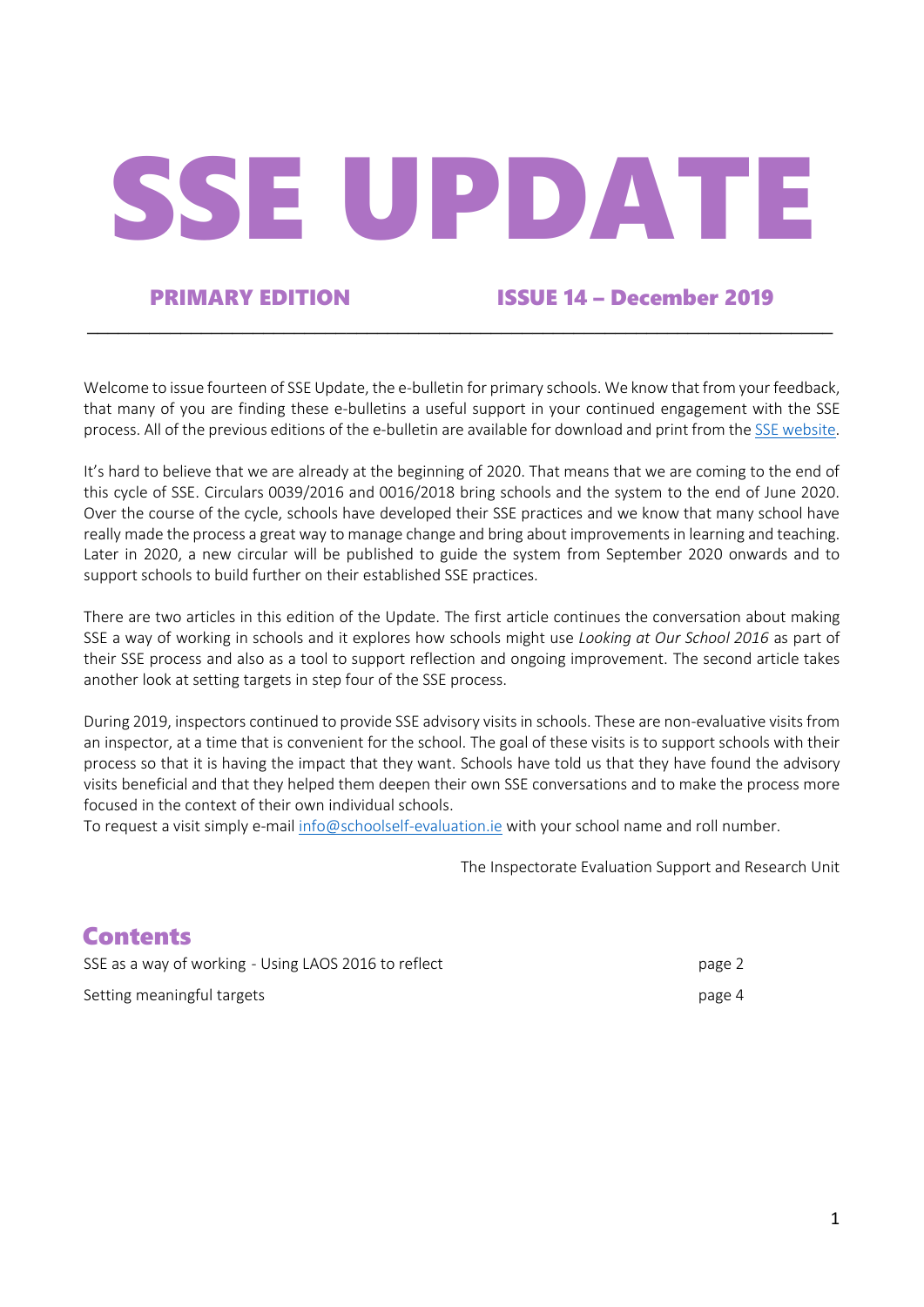# Using LAOS 2016 formally and informally to support reflection

In SSE Update 13, we included an article called *SSE as a Way of Working.* In that article we discussed how SSE has been promoted as *the* process to help schools to reflect and manage change across the whole school system. It also examined how a school might use the six-step process formally to progress the areas of focus identified at a whole school level, but also how the process could be used in an informal way to progress other items, simply because using the process was a tried and tested way for them.

We know that *Looking at Our School, the Quality Framework for Primary Schools* (LAOS) is being used more and more across the system. CPD providers use it in conversations about teaching and learning; the Centre for School Leadership uses it to support the development of school leaders; boards of management use it when appointing teachers to leadership roles; and inspectors use it to inform external evaluation.

LAOS is being used formally and informally by schools. Many are using it in a more formal way to support their engagement with the six-step SSE process. We're also hearing from lots of schools that are using the framework in a less formal way to guide reflection and



to help them to think about their schools. LAOS was published in 2016 at the same time as the SSE Guidelines and Circular 0039/2016 to provide a set of standards for two dimensions of a school's work: Teaching and Learning, and Leadership and Management. For each standard there are statements of effective and highly effective practice.

## Using LAOS to support SSE

Schools are finding LAOS 2016 to be a useful sounding board to help them shape their SSE process and to guide their reflection as they engage with the six-step process.

The statements of practice provide practical examples of what each individual standard looks like when practice is effective and highly effective. They can help schools and teachers to answer the fundamental questions that SSE asks. The table below shows the three fundamental questions on the left side and the associated or reframed questions when you think about them using LAOS.

| What is working well?                     | What aspects of our practice are already effective /<br>highly effective?                      |
|-------------------------------------------|------------------------------------------------------------------------------------------------|
| What is not working as well as we'd like? | What aspects of our practice are not yet effective /<br>highly effective?                      |
| How can we improve things?                | What do we need to do to improve our practice to<br>ensure it is effective / highly effective? |

In step one (Identify focus), many schools have found it useful to take one or two standards and their statements to help filter the possible areas of focus and to pinpoint the area(s) of greatest importance for pupils' learning. Other schools have also found LAOS useful to help them shape how they gather evidence. Step three (analyse and make judgements) is where many schools find that LAOS can really help them to be discerning about what the evidence is telling them, and to support them to reflect on their strengths and areas for development. We've also encountered schools that have used the standards as a starting point in shaping targets in their improvement plans.

A key piece of learning for schools around the use of LAOS as part of their SSE process was to not use too many standards! It was never intended that a school would use all, or even a large number of standards in an SSE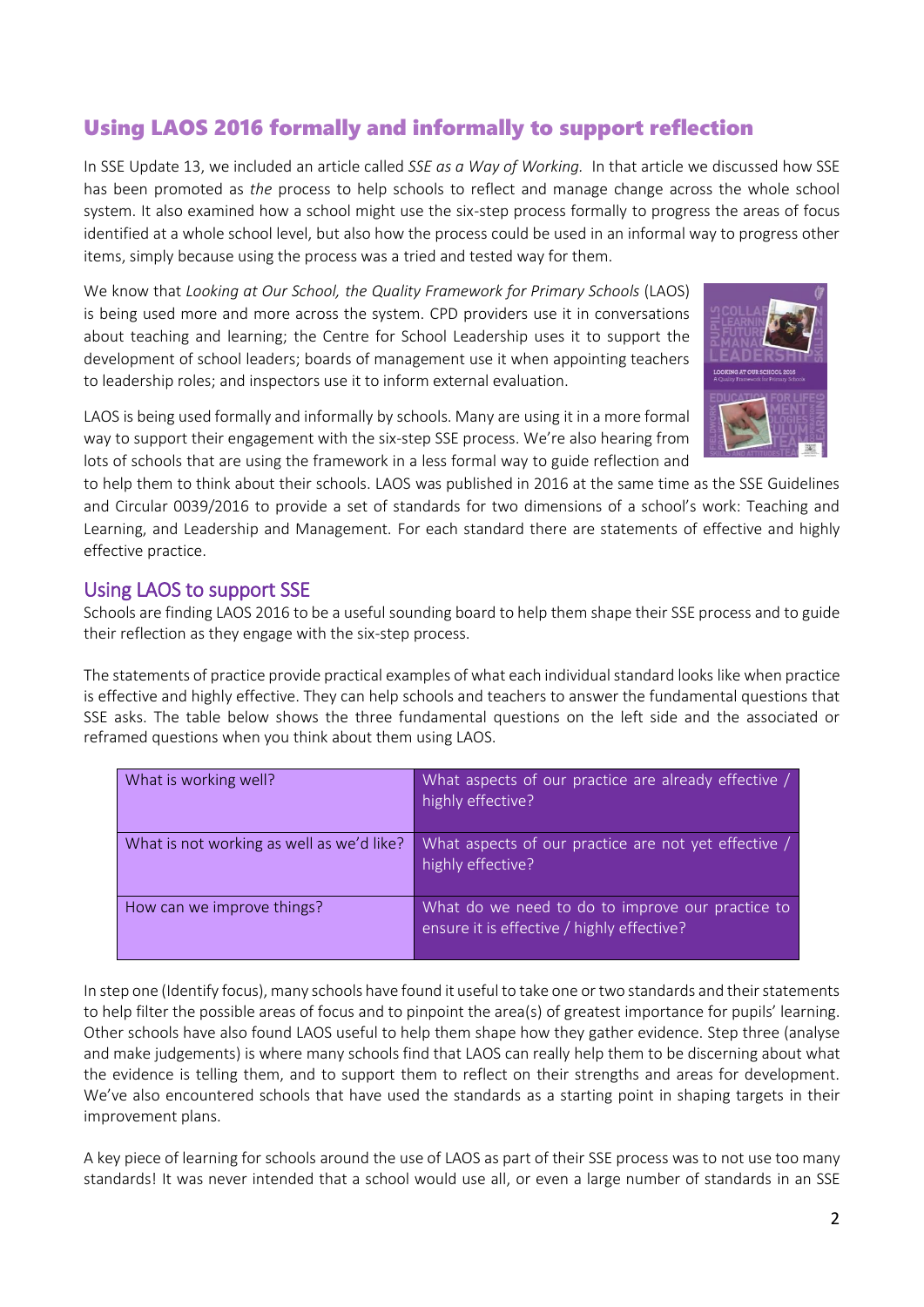process. Schools have found it best to identify a small number of standards that are particularly relevant to the area of focus and use those standards to guide and shape their thinking.

# Using LAOS less formally

As schools have become more familiar with LAOS they have been finding other uses for it. One of its objectives is to provide a common language to help teachers, school leaders and whole staffs to engage in reflection and conversations about teaching and learning, and leadership and management.

Some examples of the positive practices that we have heard about include:

- One principal prints one standard together with the statements of effective and highly effective practice ahead of each staff meeting. Teachers spend about ten minutes discussing their own practices in relation to the statement in pairs and then the whole staff talks about things that are working well for them in relation to that standard.
- The staff in another school were really keen to think more about pupils' learning. They felt that conversations were always about teaching in the school. Each teacher took one standard that related to learning and, over the course of a few staff meetings, they each led a short discussion. They presented the core points from the statements of practice and then as a whole staff had an opportunity to talk about them.
- In another school, the staff knew that assessment was something that could be improved. They had considered identifying it as their main SSE focus but they agreed that pupils' learning in oral language and science skills were more critical at that point in time. They progressed oral language and science skills through their formal SSE process. To help them to keep thinking about assessment, each teacher was given a copy of the page with the statements of practice for the standard: *The teacher selects and uses planning, preparation and assessment practices that progress pupils' learning*. Over the course of a whole term, the teachers used it in their small planning groups to reflect on any small changes they could make in their assessment practices.
- One in-school management team that we met used the domains of leadership and management to help them think about the work that they were doing. They told us that it helped them to reflect on their priorities as school leaders and how they worked as a team.
- We also met a board of management that used LAOS on an annual basis to help the members reflect on the board's work that year. They made a list of things that worked well and collectively identified one thing that they would change for the following year.

We're sure that over the coming years LAOS will continue to be used more and more by schools both formally and informally in their work and reflective practices. We look forward to hearing about these innovative uses. If your school is using LAOS in ways that you'd like to share – don't hesitate to e-mail us on info@schoolselfevaluation.ie.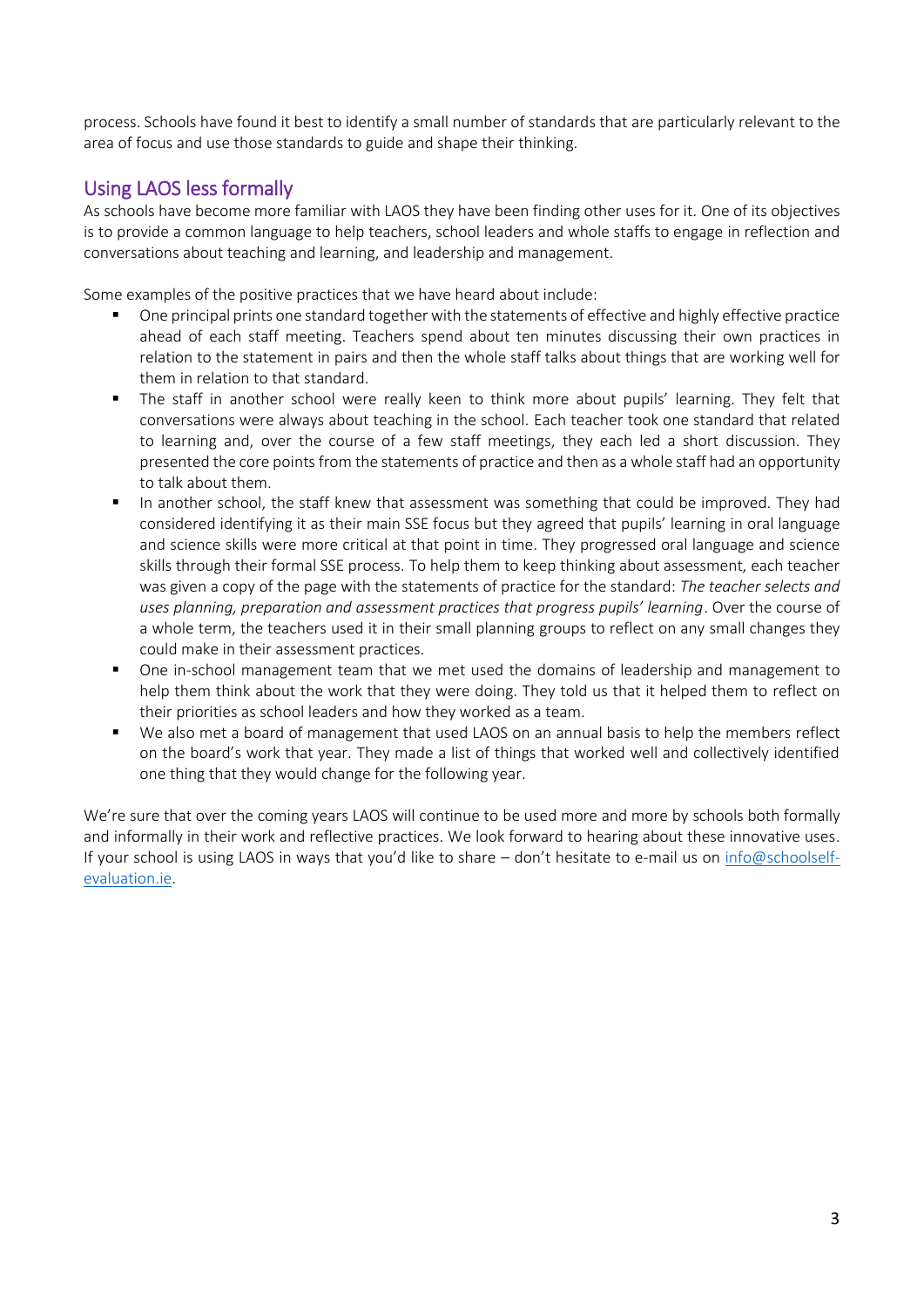# Setting meaningful targets – another look

Step 4 in the SSE process (Write and share a report and improvement plan) is an exciting point in the process because it's where you really start to look to the future and identify the changes and improvements that you want to make in pupils' learning. The combined report and improvement plan only need to be a short document. Its purposes are to celebrate the strengths, to name the things to be improved, and to create a 'map' to guide the journey ahead.

Setting meaningful targets is important as they give you something to aim towards and they help in keeping focused on the ultimate prize – improvements in pupils' learning. The most important question to ask when considering targets is: *Will we know that we have achieved this target when we review it?*

During the course of evaluations and SSE advisory visits, we've heard about the kind of challenges that target setting can present. It's well recognised that in any action planning for improvement, target setting can be tricky and this is particularly true in the field of education where there are so many factors to consider. In this article, we've assembled some of the common questions that come up and provide some short answers to help you navigate your way through setting meaningful targets.

How many targets should there be in an improvement plan? There's no hard and fast answer to this question – it really does depend on your context. But, we know that when there are too many targets – they become unwieldy and unmanageable. One or two well-framed targets, with definite actions aligned to each one can often be all that is required.

### Should targets be linked to a baseline?

The simple answer to this question is yes. SSE is about improving experiences and outcomes for pupils – based on evidence. Through evidence gathering, you establish baseline information, or the starting point, and this is really important in order to know whether or not progress has been made. So, for example, a target in mathematics, might be: *To increase the proportion of children achieving above the 50th percentile in problem solving from 53% to 55%.* Or, in digital learning: *To increase the number of weekly engagements that pupils have with digital technologies as part of their learning, from the current average of three.*

By referencing the baseline, it will help you to more easily recognise that the target has been achieved and celebrate the progress made.

Do targets always have to be numerical? The answer is, not always. It does make sense for schools to create targets that they know are SMART. Some areas of focus and the evidence that has been gathered, lend themselves more readily to framing numerical or percentage based targets. For example, if a school has identified an aspect of reading, it will be easier to create a numerical target based on the analysis of test scores.

Other times, however, you may approach the question of targets in a different way. You may decide that targets that are not based on percentage increases are more suitable. So for example, in the area of oral language a target might well look like this: *Pupils will demonstrate measurable improvement in their ability to tell and retell imaginative stories and narratives in the school environment (individuals, groups, own class) by June 2021.*

### Can targets be based on pupils' attitudes and dispositions?

They certainly can. Pupils' attitudes and dispositions are important aspects of learner outcomes. Capturing what pupils' attitudes and dispositions are like at the start is key to setting targets in this area. You might capture this information through a survey, or using some short focus groups. Here's an example of this kind of target for a school focused on improving learning in music: *There will be an increase in the number of pupils that agree (in a survey) that they enjoy music lessons and that like listening to different kinds of music.*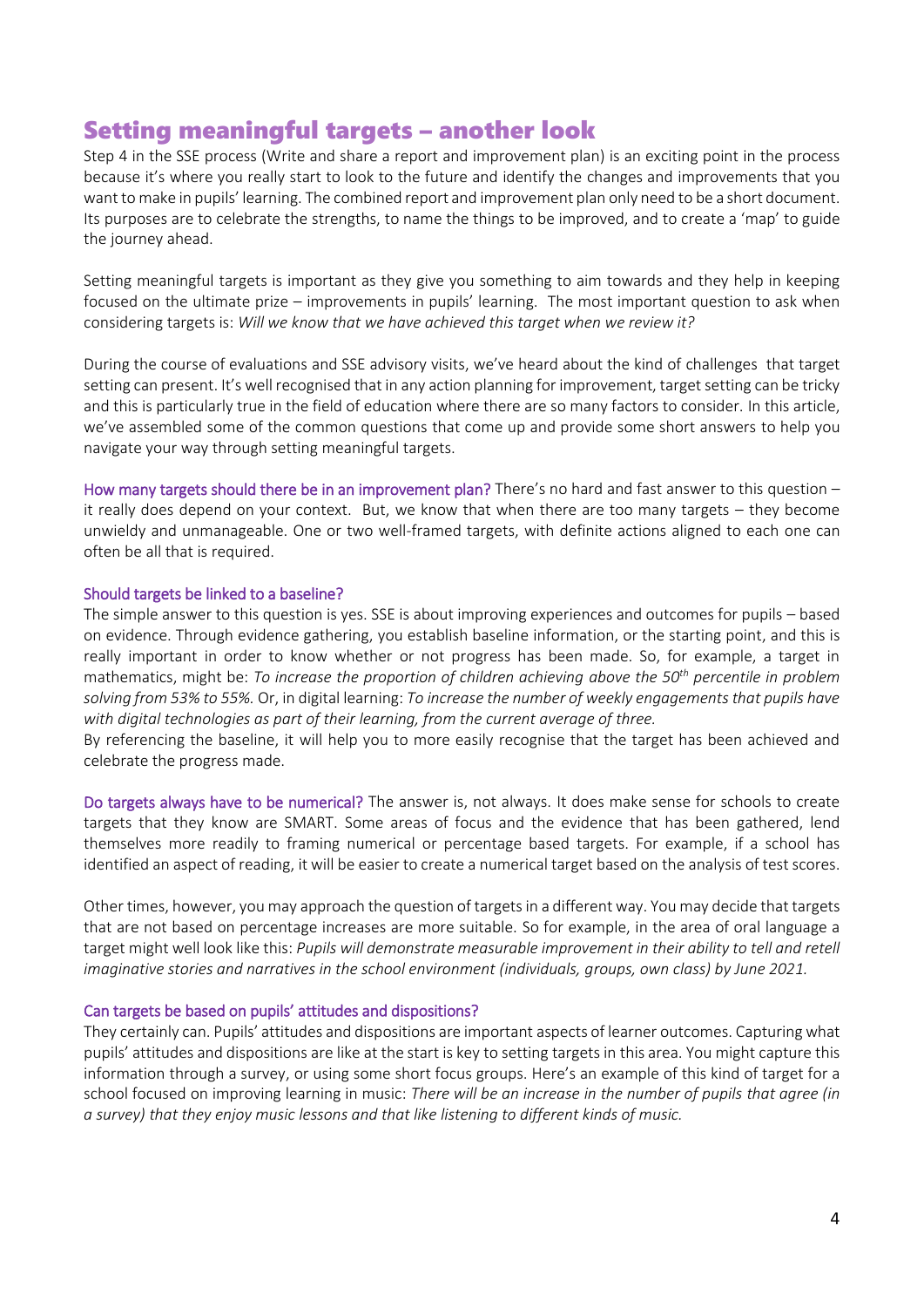### Can we set targets about learners' experiences?

You certainly can. Improving learners' experiences is one of the key purposes of SSE, so setting targets around learners' experiences might be really important, depending on your area of focus. An example of this kind of target for a school focusing on improving the learning of skills in Science might be: To develop pupils exploring, planning, making and evaluating skills, a*ll pupils will engage in three design and make projects over the course of 2019/20 school year.* 

### Can we set targets about teachers' practice?

The ultimate goal of SSE is to improve learning for pupils. Teachers' practice both individually and collectively is a key factor that impacts on pupils' learning. So, sometimes, it could be useful to have a target focused on teachers' practice, especially when there are significant changes that need to happen. For example, a school using the SSE process to implement the Primary Language Curriculum might have the following target in its first year: *All teachers will plan for the teaching of vocabulary and sentence structure and grammar using the learning outcomes of the Primary Language Curriculum.*

### Should targets and actions be linked?

Absolutely. The actions identified should be directly aligned to achieving the targets that have been set. So, for example, if your target is about improving pupils' historical investigation skills, then the actions might include things teachers will do during history lessons, the kinds of experiences pupils will have, the ways in which skills will be assessed, the resources that need to be acquired, and the CPD that teachers will engage in.

### What happens if we realise we set the wrong targets?

This is going to happen from time to time. Target setting is not an exact science and sometimes we can be over ambitious or indeed under ambitious at the start of an improvement process. SSE is designed to be flexible and responsive to your school's needs. As you review the progress of targets, you will also be reviewing their suitability. So, if you discover that one of our targets is not as suitable as you initially thought, or that it is no longer relevant, simply review it, change it, and continue with the process.